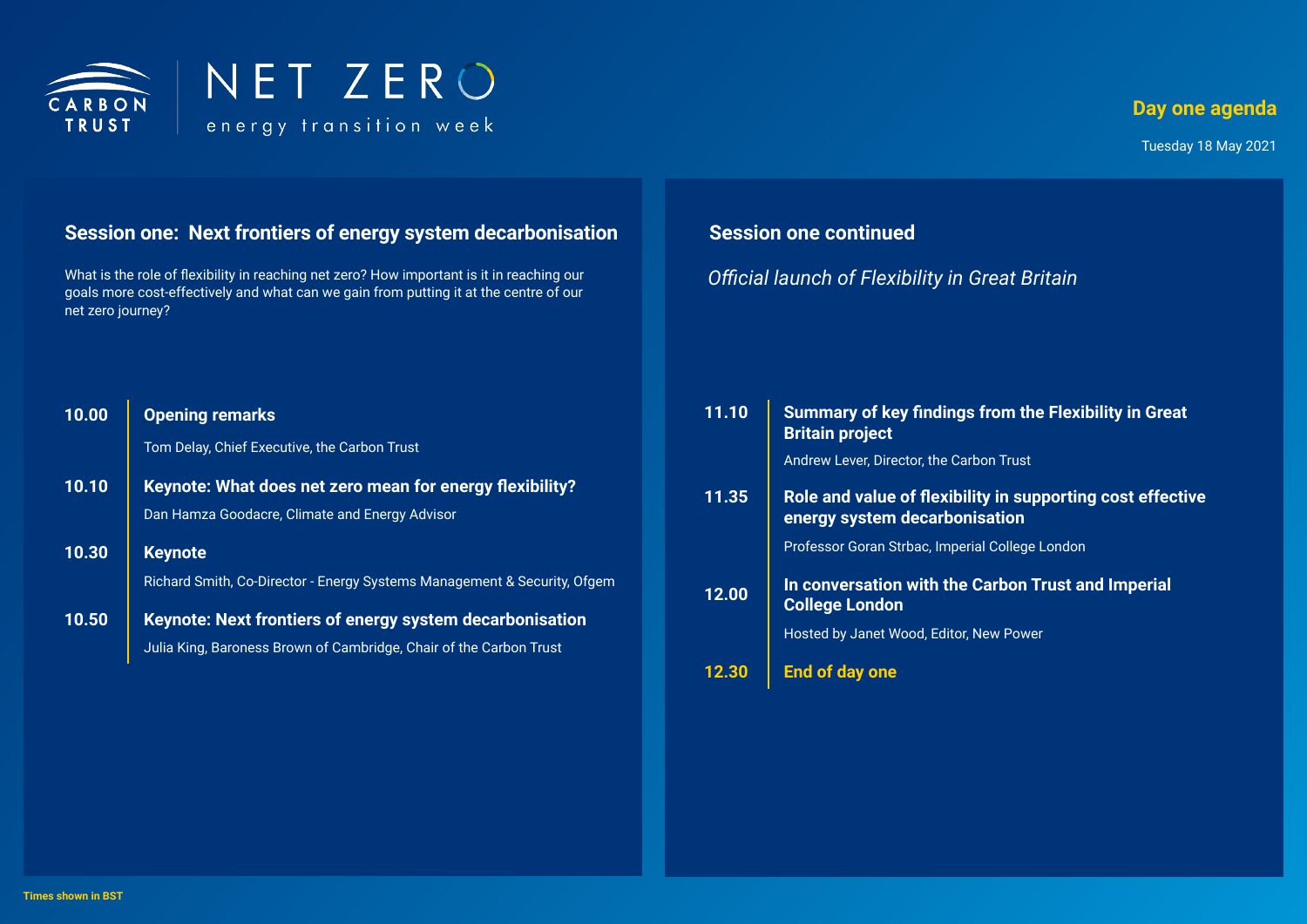

#### **Day two agenda**

# **Session two: 2050 net zero challenge**

The energy system has to undergo major development if we are to reach our 2050 goal. How does flexibility help in scoping and delivering the necessary change? How can it support hard choices between solutions? And what are our 'no regrets' options?

| 10.00 | <b>Welcome</b>                                                                                                                                                                                                                                              |
|-------|-------------------------------------------------------------------------------------------------------------------------------------------------------------------------------------------------------------------------------------------------------------|
|       | Janet Wood, Editor, New Power                                                                                                                                                                                                                               |
| 10.10 | <b>Keynote</b>                                                                                                                                                                                                                                              |
|       | Chris Stark, Chief Executive, Climate Change Committee                                                                                                                                                                                                      |
| 10.30 | Presentation: 2050 net zero challenge                                                                                                                                                                                                                       |
|       | Hannah Evans, Manager, the Carbon Trust                                                                                                                                                                                                                     |
| 11.00 | Panel discussion: What are the major energy system<br>developments that will be required to achieve net zero<br>by 2050?                                                                                                                                    |
|       | Steve Hargreaves, Strategy Director, EDF Energy<br>Alex Coulton, Head of Policy & Insights, Low Carbon Contracts Company<br>Becky Hart, Strategy Manager, National Grid ESO<br>٠<br>Nathan Wyatt, Senior Policy Advisor, National Infrastructure Commission |
|       | Moderated by Hannah Evans, Manager, the Carbon Trust                                                                                                                                                                                                        |
| 12.00 | <b>End of session two</b>                                                                                                                                                                                                                                   |

# **Session three: Role of smart technology**

What is the value of flexibility solutions enabled through smart technology to a net zero energy system? What are the key barriers and opportunities to unlocking these benefits? What can we do now to prepare for new technologies, new business models and new opportunities? How can different demand customers, from domestic users to major industry, be empowered to take a full part?

| 14.00 | <b>Welcome</b>                                                                                                                                    |
|-------|---------------------------------------------------------------------------------------------------------------------------------------------------|
|       | Janet Wood, Editor, New Power                                                                                                                     |
| 14.10 | Keynote: The value of flexibility enabled through<br>smart technology                                                                             |
|       | Dr Danny Pudjianto, Advanced Research Fellow, Imperial College London                                                                             |
| 14.30 | <b>Presentation: Unlocking the value from flexibility - challenges</b><br>and opportunities                                                       |
|       | Oliver Richards, Senior Associate, the Carbon Trust                                                                                               |
| 15.00 | Panel discussion: What is the role of smart technology in<br>unlocking the benefits of flexibility?                                               |
|       | Chris Curry, Head of Flexibility, Bryt Energy<br>Jay Zoellner, Chief Executive, Kiwi Power                                                        |
|       | Dhara Vyas, Head of Future Energy Services, Citizens Advice<br>$\bullet$<br>Dr Danny Pudjianto, Advanced Research Fellow, Imperial College London |
|       | Moderated by Oliver Richards, Senior Associate, the Carbon Trust                                                                                  |
| 16.00 | End of day two                                                                                                                                    |